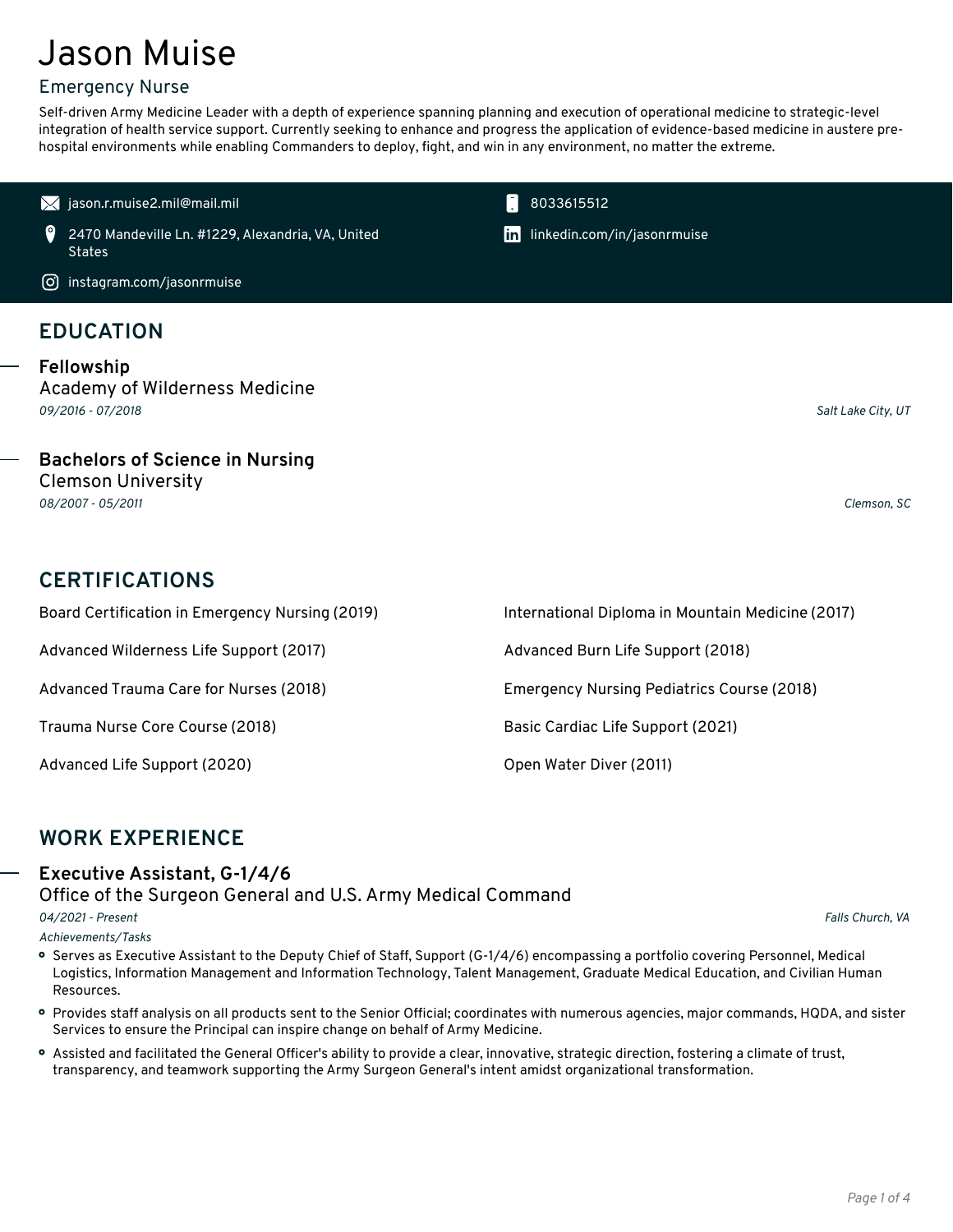## **WORK EXPERIENCE**

#### **Detachment Commander**

#### 102D Forward Resuscitative Surgical Team

*08/2019 -04/2021*, *Fort Lewis, WA*

*Achievements/Tasks*

- Planned, resourced, and executed four high-intensity and high-fidelity field training exercises focused on providing damage control resuscitation and surgery in austere and high threat environments; trained over 400 personnel across three services, 15 units, and five Major Commands.
- Executed a no-notice deployment of a 10-person Austere Resuscitative Surgical Team in support of 1st Multi-Domain Task Force to the island of Anguar in the Republic of Palau, enabling unprecedented high-risk amphibious and air-land training operations.
- Managed Supply and Maintenance programs for over 1,000 pieces of medical and military supplies, equipment, and vehicles valued at over 3.2 million dollars.

# **Emergency Nurse**

#### 47th Combat Support Hospital

#### *04/2019 -08/2019*, *Fort Lewis, WA*

*Achievements/Tasks*

- Served as Subject Matter Expert on Austere Emergency Nursing to the People's Army of Vietnam while coaching Emergency Medicine Nurses and Physicians in preparation for a UN Peacekeeping Deployment to South Sudan.
- Provided didactic and hands-on instruction to 68W Combat Medics and Emergency Nursing personnel on Role III Advanced Trauma Life Support operations in austere and resource-limited environments.

### **Charge Nurse**

#### Emergency Dept., Madigan Army Medical Center

*06/2018 -04/2019*, *Fort Lewis, WA*

*Achievements/Tasks*

- Developed comprehensive Trauma Training and Quality Improvement Program forthe Madigan Emergency Department, lauded by American College of Surgeons Trauma Center Evaluation team.
- Provided over 1,200 hours of expert Emergency Nursing care to over 1,000 patients in the Madigan Emergency Department while leading Emergency Nursing Staff in a busy Level II Trauma Center to care for over 180 patients per day.

### **Brigade Combat Team Nurse**

#### 2-2ID SBCT, 7th Infantry Division

*08/2015 - 06/2018*, *Fort Lewis, WA*

*Achievements/Tasks*

- Synchronized and coordinated the efforts of both internal and external Health Service Support platforms including medical treatment and evacuation to deliver care to over 1,000 real-world patients and notional casualties at the National Training Center.
- Oversaw coordination and execution of garrison healthcare for 2-2ID SBCT, a population of 4,274 Soldiers, leveraging seven Battalion Aid Stations, one Soldier Centered Medical Home, 10 DA Civilians, and 237 organic medical personnel for over 40,000 encounters.
- Served far above expected scope of practice as the Battalion Surgeon for 1-17IN during INDOPACOM exercises in the Philippines and Indonesia. Evaluated, diagnosed, and treated over 120 real-world casualties in an austere and resource-constrained environment. Delivered expert Enroute Critical Care for two unstable patients.

### **Staff Nurse - TF 31 MED NKAIA**

#### 31st Combat Support Hospital

*06/2014 -11/2014*, *Kabul, Afghanistan*

*Achievements/Tasks*

- Performed over 714 hours of patient care for over 35 ICW patients, 55 Emergency Patients, and six catastrophically wounded casualties during two mass casualty incidents in support of NKAIA Role 2E and TF 31 MED mission.
- Coordinated, sourced, and executed TC3 training for ISAF SOF and Turkish Navy Special Operations EOD teams leading six instructors from three departments; enhanced mission capability and survivability of NATO SOF personnel.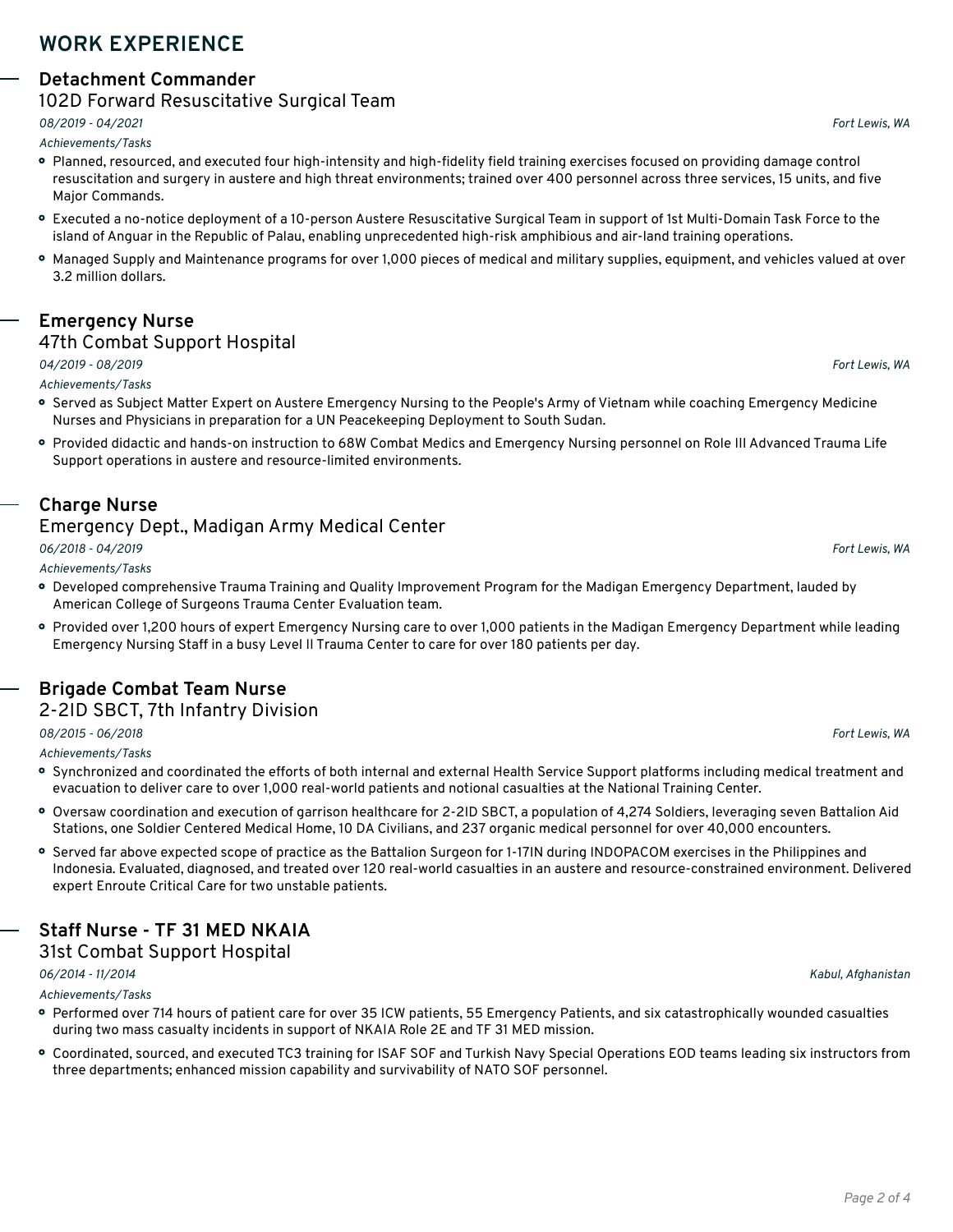### **WORK EXPERIENCE**

#### **Charge Nurse**

#### Brooke Army Medical Center

*08/2011 - 07/2015*, *Fort Sam Houston, TX*

*Achievements/Tasks*

- Provided over 2,000 hours of patient care across varying ages and acuities spanning multiple departments including Surgical Telemetry, Trauma PCU, Medical PCU, Burn PCU, Emergency, Urgent Care, and Orthopedics.
- Served as Charge Nurse on both Surgical Trauma and Surgical Telemetry wards leading twenty nursing staff to deliver expert medical care to traumatically injured and post-surgical patients on a 28-bed ward in the Department of Defense's only Level I Trauma Center.
- Delivered over 1,000 hours of instruction to over 400 Army and Air Force medical personnel on a variety of topics to include field medical operations, CBRNE and HAZMAT patient treatment and decontamination, MASCAL Response, marksmanship, and tactical combat casualty care.

# **MILITARY EDUCATION & TRAINING**

#### Strategic Trauma Readiness Center - San Antonio (2021) *Brooke Army Medical Center*

Emergency and Critical Care Nursing Course (2018)

*U.S. Army*

Military Mountain Medicine Course (2016)

*Uniformed Services University of Health Sciences*

Basic Healthcare Administration Course (2015)

*U.S. Army Medical Center of Excellence*

AMEDD Captain's Career Course (2015)

*U.S. Army Medical Center of Excellence*

Emergency War Surgery Course (2013) *Defense Medical Readiness Training Institute*

Combat Casualty Care Course (2013) *Defense Medical Readiness Training Institute*

AMEDD Officer Basic Course (2011) *U.S. Army Medical Center of Excellence*

# **HONORS & AWARDS**

Meritorious Service Medal (2021) *593d Expeditionary Sustainment Command*

Army Commendation Medal (2015)<br>Brooke Army Medical Center

NATO Medal (2014) *North Atlantic Treaty Organization (ISAF)*

Army Achievement Medal (2014) *TF 31 MED - Kabul*

Global War on Terrorism Service Medal (2011) *US Army*

Army Service Ribbon (2011) *US Army*

# **ORGANIZATIONS**

Army Commendation Medal (1 OLC) (2018) *2-2ID (SBCT)*

*Brooke Army Medical Center* Afghanistan Campaign Medal (2014) *US Army*

Army Achievement Medal (1 OLC) (2014) *TF 31 MED - Kabul*

Expert Field Medical Badge (2012) *US Army*

National Defense Service Medal (2011) *US Army*

Wilderness Medical Society Special Operations Medical Association Emergency Nurses Association American Mountain Guides Association